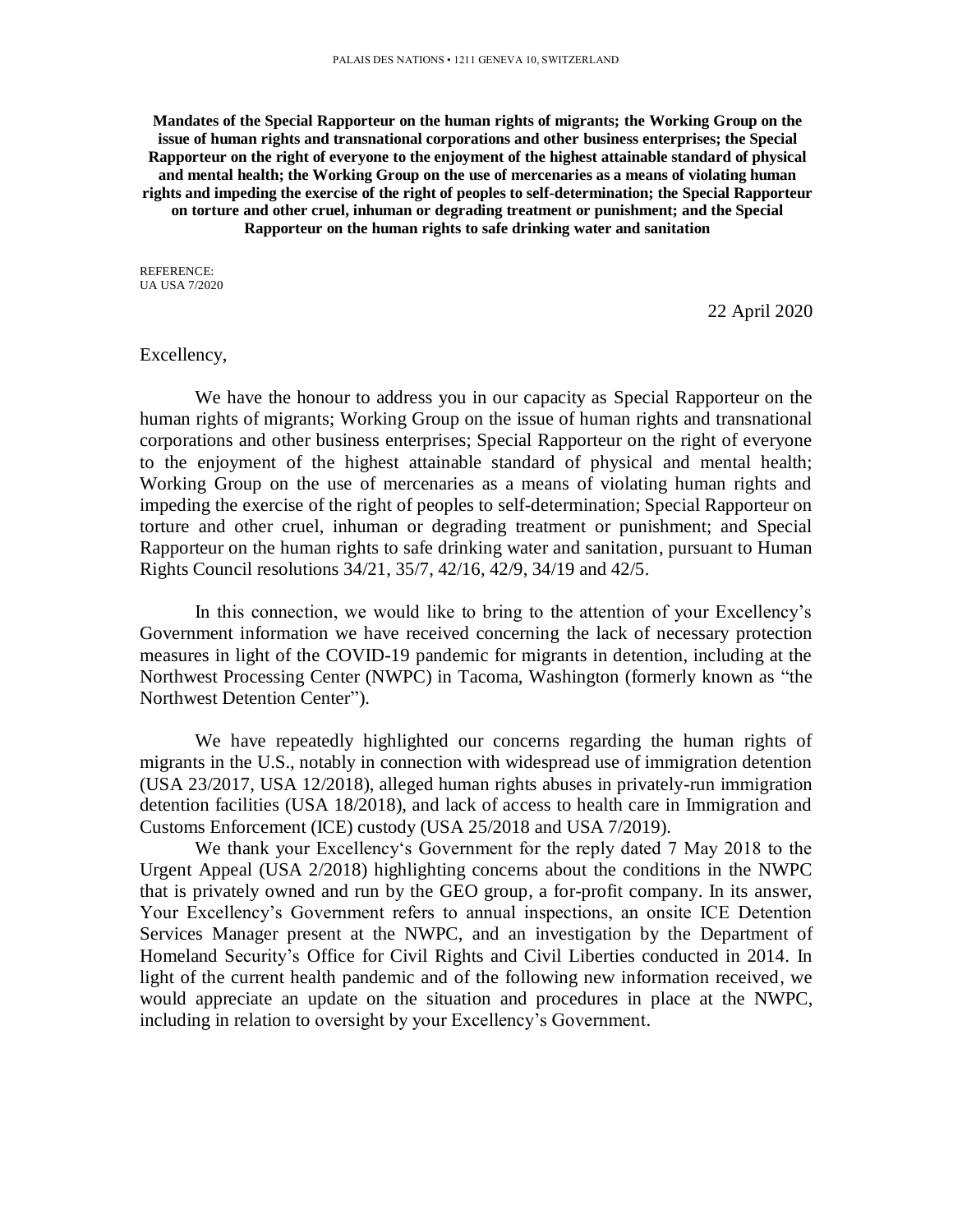According to the information received:

Since 2018, the health and hygienic situation at the NWPC has reportedly deteriorated. Migrants in detention went on hunger strikes on several occasions to demand better conditions, including better health care. There have been reports that severe medical needs are being ignored and unattended. At times, individuals must go to considerable lengths to obtain sufficient medical attention and to be taken seriously. When detainees are able to access NWPC medical services , they are allegedly not provided with adequate follow-up treatment or with clear and unconflicting information regarding their health conditions.

For instance, we have received reports of a person detained at the NWPC with a neck tumor who, for nearly one year, was not provided with adequate medical attention and fell severely ill. Another case reported relates to a person being shackled allegedly by the medical staff employed by the NWPC during the regular dialysis treatments, and afterwards being placed for hours in filthy and unhygienic holding cells rather than being allowed to return to the pod. There are reports that NWPC medical staff deprive migrants from previously prescribed medications, mismanage prescriptions, and overuse painkillers to treat various conditions. We have also received reports about the lack of adequate mental health care, including the overuse of tranquilizers.

Migrants are reportedly scared to complain about health care fearing it might negatively affect their immigration and asylum cases. Stories of retaliation, transfers, and express deportations are allegedly used to deter complaints.

Since the outbreak of the global COVID-19 pandemic, there have allegedly been over a dozen accounts of persons with symptoms indicative of the virus in NWPC, and at least 2 persons have been reportedly placed in isolation due to the virus. At the same time, there are reports about several new arrivals of migrants in NWPC. Concerns are raised that the lack of preventive measures, such as quarantine, could potentially expose the other detainees at the facility to the virus.

The facility is reportedly overcrowded with around 1,500 detainees, making it impossible for detainees to observe physical distancing. For example, in one unit of the facility there are approximately 70 individuals in an area of 400 square meters. There are only three toilets, four urinals, and four showers for these 70 persons. When provided outdoor time, detainees must share a cramped space with other units at the same time. During religious services, there are reportedly more than 50 people, who congregate in the same area.

We have also received reports that conditions, including access to health care and health protection measures have not really changed in the NWPC since the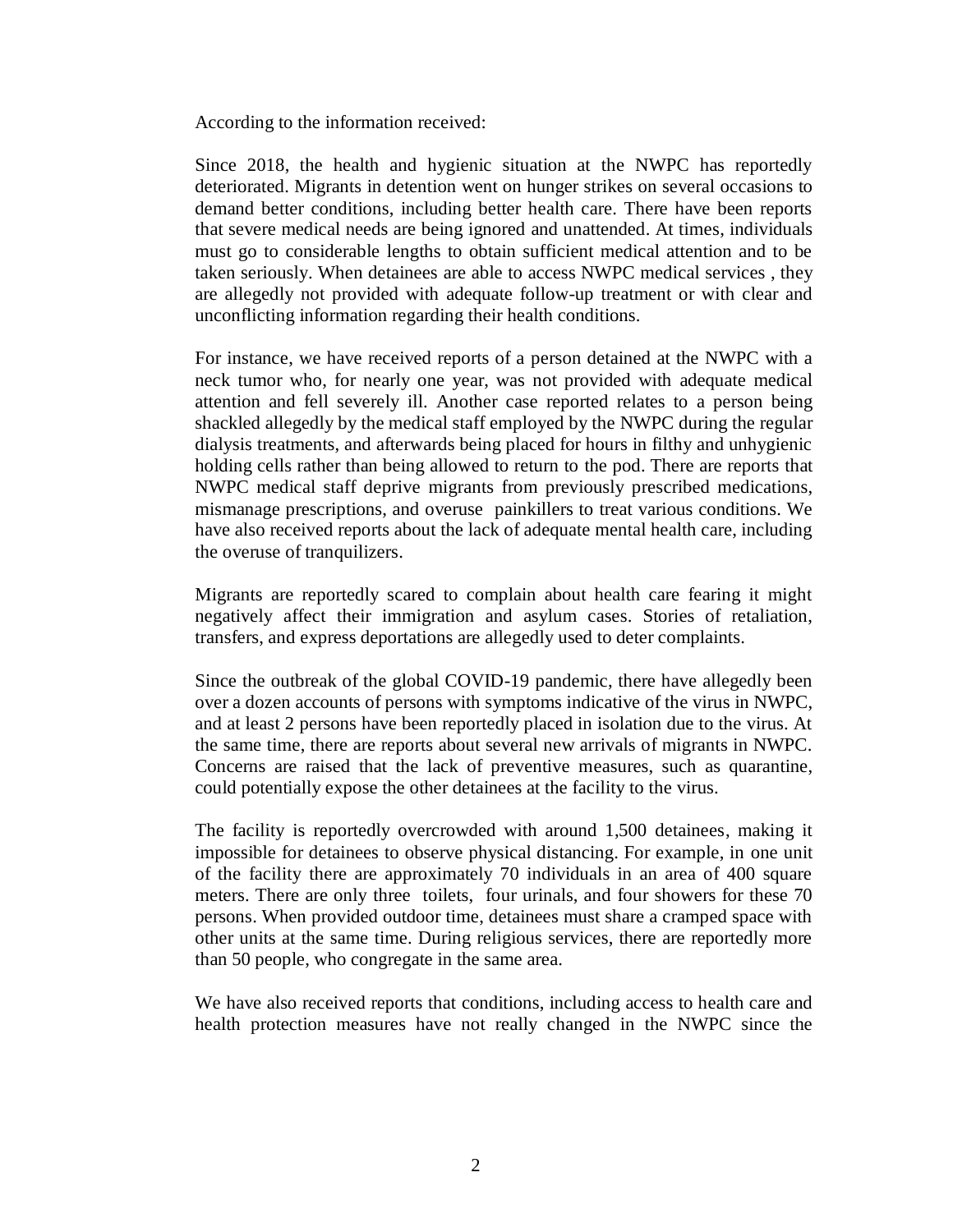outbreak of the pandemic. In some units guards are apparently wearing masks, but none are given to the detainees. The reported hygienic conditions at the NWPC were already of concern before the global pandemic and had allegedly led to a lice outbreak. Detainees are largely in charge of cleaning the facility, including showers, dining areas and living areas. However, they are not provided with adequate cleaning supplies to disinfect these critical areas.

The measures taken in response to the COVID-19 pandemic include restrictions on external visitors, including legal counsel, and the cancellation of family visits. Legal visits, previously conducted in small cells, have been restricted and transferred to non-contact areas, jeopardising client confidentiality and making it difficult to discuss legal matters and sign documents. Court hearings at NWPC are allegedly taking place under unfavourable circumstances for migrants, without the physical presence of lawyers, or conducted by phone while detainees have limited access to phones that work properly.

In response to the COVID-19 pandemic, ICE has released a Guidance on COVID- $19<sup>1</sup>$ . The Guidance sets out a focus of enforcement on public safety risks and detentions on criminal grounds, and specifically mentions alternatives to detention in order to reduce the number of detainees and allow for the necessary physical distancing. ICE also held an expert roundtable to identify additional enhanced steps to minimize the spread of the virus. Based on the information received, the implementation of this guidance has already led to the release of some migrants from ICE detention, notably older persons and pregnant women.

While we do not wish to prejudge the accuracy of the information made available to us, we are concerned that previous concerns and recommendations made by Special Procedures mandate holders and other United Nations human rights mechanisms regarding immigration-related detention in the U.S. have not been adequately addressed. We would like to express our utmost concern about the physical and mental integrity of migrants detained in the NWPC and in other similar facilities, notably in light of the existing risk of an outbreak of COVID-19 in such facilities. We are particularly concerned about the unhygienic conditions, coupled with the overcrowding that does not allow detainees to observe physical distancing, the lack of protective items allocated to detainees including those completing cleaning tasks, and the lack of access to adequate healthcare. We are additionally concerned about the impact of the restriction of receiving visits from legal counsel and family members, notably on due process rights and on the mental integrity of the detainees.

We are concerned about the reports that there continue to be new arrivals at the NWPC, despite the reference in the aforementioned ICE Guidance on COVID-19 to

l

<sup>1</sup> https://www.ice.gov/coronavirus#wcm-survey-target-id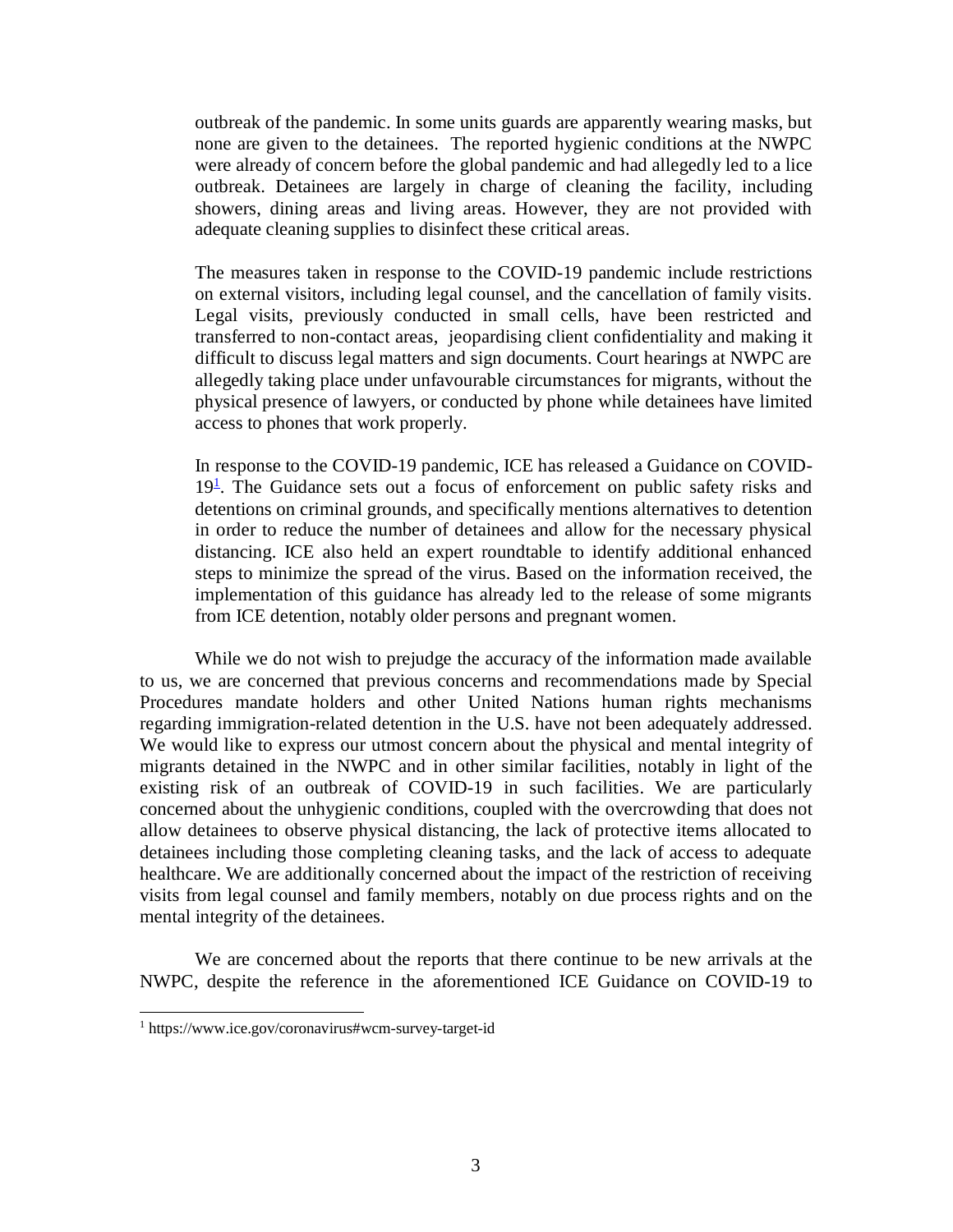reduce the number of migrants in detention, and that these individuals are not being quarantined. At the same time, there are no official figures of the number of people who have been released from the NWPC into alternative measures, based on the ICE Guidance on COVID-19. Given that no detainee at the NWPC is serving a criminal sentence, but are all awaiting an administrative decision on their immigration status, alternatives to detention should be used to relieve the overcrowding situation and allow for the necessary physical distancing.

A significant reduction of the number of migrants in administrative detention can be reached through the use of readily available alternative measures, and the exploration of further alternative options. Human rights-compliant alternatives should focus on and prioritize strategies for prevention, ensuring a holistic use of non-custodial preventive measures in accordance with the core concepts and principles of the UN Standard Minimum Rules for Non-Custodial Measures, the so-called Tokyo Rules<sup>2</sup>. We would like to highlight that in developing alternatives, States must ensure that alternative measures do not unnecessarily restrict migrants' access to other rights, including health, education, adequate housing, food, water and sanitation.

We would like to underline that everyone has a right to liberty and security of person, as layed out in the Universal Declaration of Human Rights Rights (UDHR) and the International Covenant on Civil and Political Rights (ICCPR). This right is applicable to all people, at all times, including non-citizens being deprived of their liberty on immigration-related grounds. There are specific challenges of facing this pandemic in places of detention, and we would like to refer Your Excellency's Government to the related Interim Guidance<sup>3</sup> published by the United Nations High Commissioner for Human Rights and the World Health Organisation.

We would like to recall the right to an adequate standard of living, protected under the UDHR and the International Covenant on Economic, Social and Cultural Rights (ICESCR). While your Excellency's Government has not ratified ICESCR, the United States Government agreed to bind itself in good faith to ensure that nothing is done that would defeat the object and purpose of the international instrument, pending a decision on ratification. Deriving from the right to an adequte standard of living, is the right to safe drinking water, as explicitly recognised by the UN General Assembly (resolution 64/292) and the Human Rights Council (resolution 15/9). In its General Comment No. 15, the Committee on Economic, Social and Cultural Rights clarified that the human right to water means that everyone is entitled to sufficient, safe, acceptable, physically accessible and affordable water for personal and domestic uses in all spheres

l

<sup>2</sup> https://www.ohchr.org/Documents/ProfessionalInterest/tokyorules.pdf

<sup>3</sup> https://interagencystandingcommittee.org/system/files/2020-

<sup>03/</sup>IASC%20Interim%20Guidance%20on%20COVID-19%20-

<sup>%20</sup>Focus%20on%20Persons%20Deprived%20of%20Their%20Liberty.pdf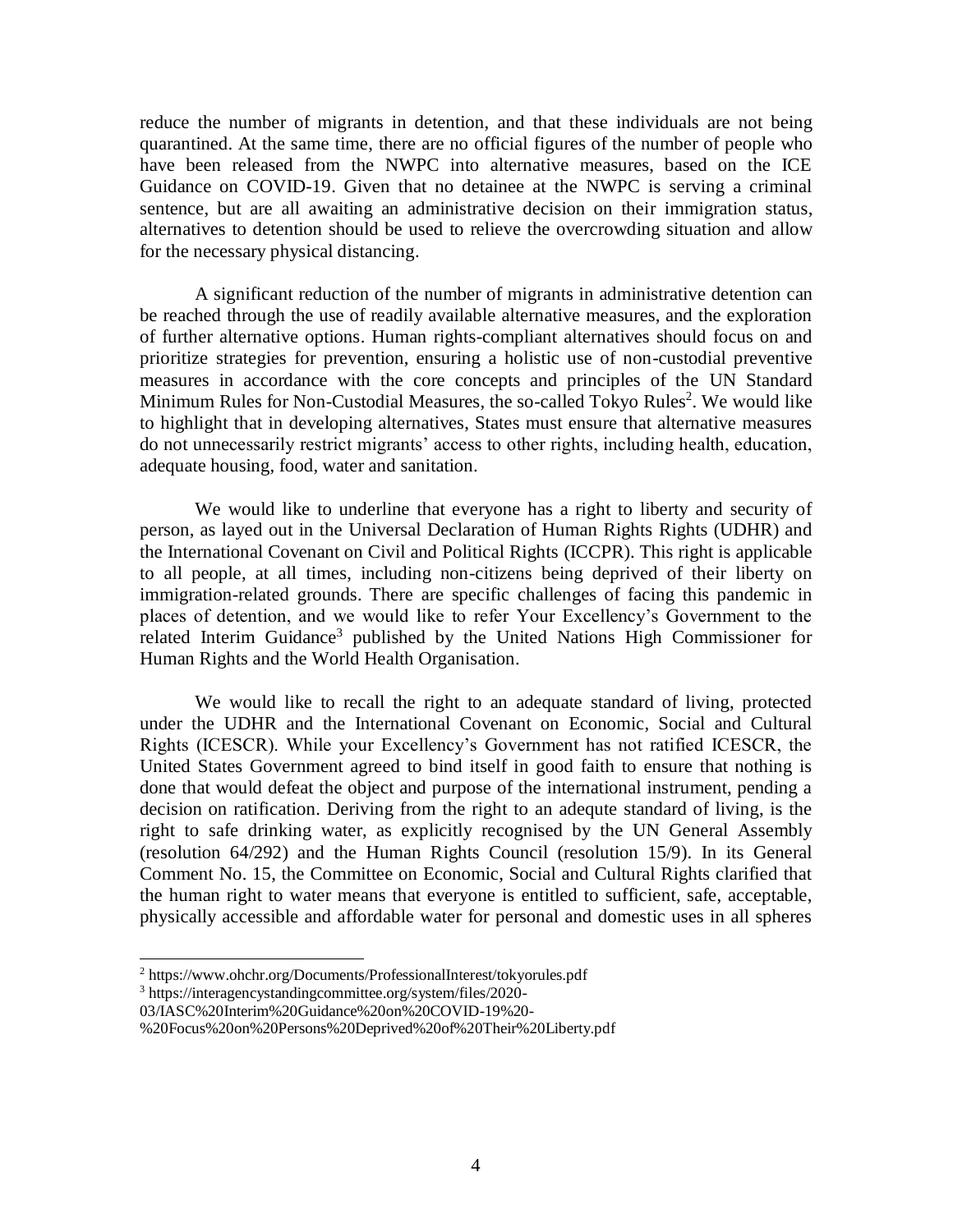of life. The UN General Assembly (resolution 70/169) and the Human Rights Council (resolution 33/10) recognized that water and sanitation are two distinct but interrelated human rights. In particular, we would like to underline the explicit recognition that "the human right to sanitation entitles everyone, without discrimination, to have physical and affordable access to sanitation, in all spheres of life, that is safe, hygienic, secure, socially and culturally acceptable and that provides privacy and ensures dignity, while reaffirming that both rights are components of the right to an adequate standard of living".

Maintaining health in detention centres is in the interest of the persons deprived of their liberty, as well as of the staff of the facility and the community. International human rights law, such as the UDHR and the International Convention on the Elimination of All Forms of Racial Discrimination, clearly state the obligation of States to ensure the health care of people in places of detention. With regard to States' responsibility to protect the physical and psychological well-being of every person, this is provided by the Convention against Torture and Other Cruel, Inhuman or Degrading Treatment or Punishment. In this regard, we would also like to highlight that conditions of dentention can amount to cruel, inhuman or degrading treatment or even torture. We draw your attention to rules 12 to 18 and 24 to 35 of the [UN Standard Minimum Rules for the](https://www.un.org/en/events/mandeladay/mandela_rules.shtml)  [Treatment of Prisoners](https://www.un.org/en/events/mandeladay/mandela_rules.shtml) (otherwise known as the Mandela Rules), regarding accomodation and health-care services. In particular, Rule 32 indicates that the relationship between health-care professionals and detainees shall be governed by the same ethical and professional standards as those applicable in the community. Moreover, Mandela Rule 46 indicates that health-care personnel shall not have any role in the imposition of disciplinary sanctions or other restrictive measures.

We further refer to principles 1, 6, 24 and 25 of the Body of Principles for the Protection of All Persons under Any Form of Detention or Imprisonment. In this context, we would also like to refer to the Report of the Special Rapporteur on Torture and Other Cruel, Inhuman or Degrading Treatment or Punishment on migration-related torture and ill-treatment, and in particular its Section II.C. on migration related detention (A/HRC/37/50).

We understand the reasoning and importance of limiting outside visits in light of the COVID-19 panedmic. However, we would like to recall the concept of due process and access to legal representation as enshrined in the UDHR and the ICCPR. In this context, we would like to refer to the Report of the Special Rapporteur on the human rights of migrants on Access to Justice for Migrants (A/73/178/rev.1). We would like to underline that access to legal counsel should be guaranteed at all times, and that it is feasible considering the current availability of alternative digital communication options. Such alternative communication options should also be made available for detainees to communicate with their families in the absence of family visits in person, as social isolation can have grave impacts on detainee's mental health and well-being. This is even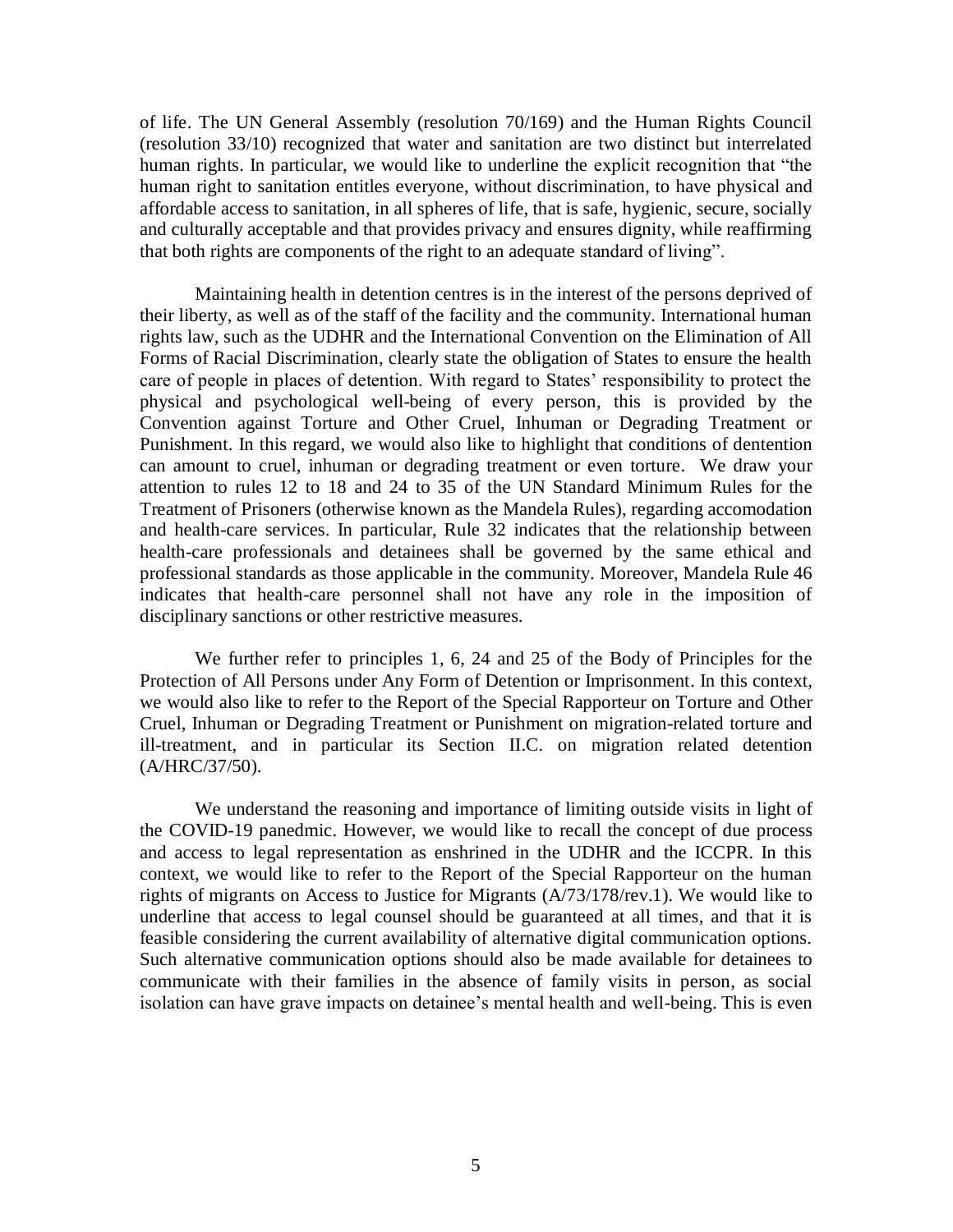more important for individuals in isolation, in order to avoid the conditions amounting to solitary confinement.

We would like to bring to the attention of your Excellency's Government the [Revised Deliberation No. 5 on deprivation of liberty of migrants of the Working Group](https://www.ohchr.org/Documents/Issues/Detention/RevisedDeliberation_AdvanceEditedVersion.pdf)  [on Arbitrary Detention.](https://www.ohchr.org/Documents/Issues/Detention/RevisedDeliberation_AdvanceEditedVersion.pdf) Paragraph 16 states that "Alternatives to detention must be sought to ensure that the detention is resorted to as an exceptional measure." We urge your Excellency's Government to resort to non-custodial and community based alternatives to immigration detention. As research shows, such measures are more cost effective and address many concerns related to overcrowding of places of detention, which is especially crucial in light of the current pandemic.

As it is foreseeable that immigration cases will be further delayed due to the current limited operations of immigration courts, prolonging unnecessarily the detention of people in immigration detention facilities such as NWPC, which are supposedly designed for temporary detention.

We would also like to note that the heightened duty of care of States to take necessary measures to protect the lives and bodily integrity of individuals deprived of their liberty by the State also extends to individuals held in private incarceration facilities operating pursuant to an authorization by the State, such as the NWPC and other immigration-related detention facilities run by for-profit companies. In this regard, we refer you to the report of the Working Group on the use of mercenaries on the use of private security providers in places of deprivation of liberty, including immigrationrelated detention facilities (A/72/286). The State is required to monitor privatised immigration-related detention facilities and to intervene whenever necessary to protect the human rights of those deprived of their liberty, irrespective of the private operator's obligations. Business entities running such centres have a responsibility to comply with and respect human rights standards in carrying out their operations.

The United Nations Guiding Principles on Business and Human Rights also clarify that business enterprises have an independent responsibility to respect human rights. However, States may be considered to have breached their international human rights law obligations where they fail to take appropriate steps to prevent, investigate and redress human rights abuses committed by private actors. As part of their duty to protect against business-related human rights abuse, States are required to take appropriate steps to "prevent, investigate, punish and redress such abuse through effective policies, legislation, regulations and adjudication" (Guiding Principle 1). The Guiding Principles underscore that States should exercise adequate oversight in order to meet human rights obligations when they contract with, or legislate for, business enterprises to provide services that may impact upon the enjoyment of human rights (Guiding Principle 5). States do not relinquish their international human rights law obligations when they privatize the delivery of services that may impact upon the enjoyment of human rights. In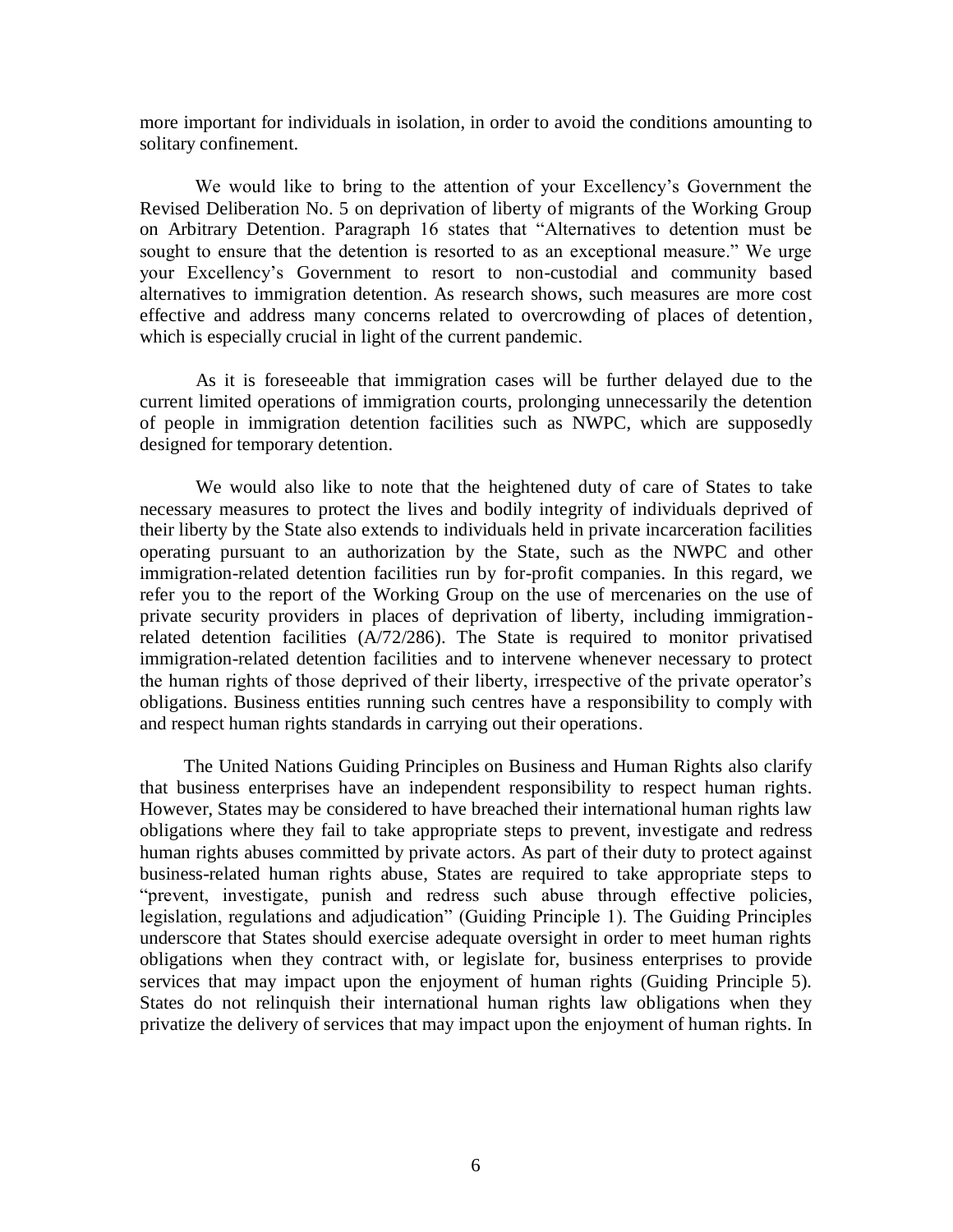addition, States should "enforce laws that are aimed at, or have the effect of, requiring business enterprises to respect human rights…" (Guiding Principle 3). The Guiding Principles also require States to ensure that victims have access to effective remedy in instances where adverse human rights impacts linked to business activities occur.

We are concerned that the response of ICE and the GEO Group to COVID-19 may not be sufficient to protect the health of the persons detained and contain an outbreak of the pandemic into the NWPC.

The full texts of the human rights instruments and standards recalled above are available on www.ohchr.org or can be provided upon request.

In view of the urgency of the matter, we would appreciate a response on the initial steps taken by your Excellency's Government to safeguard the rights of the abovementioned person(s) in compliance with international instruments.

As it is our responsibility, under the mandates provided to us by the Human Rights Council, to seek to clarify all cases brought to our attention, we would be grateful for your observations on the following matters:

- 1. Please provide any additional information and any comment you may have on the above-mentioned allegations.
- 2. Please provide information regarding all measures taken in response to the COVID-19 pandemic in immigration detention facilities, including the NWPC, in order to protect the physical and mental integrity of the detainees, the staff and the wider community.
- 3. Please provide an update on the result of any independent inspections or investigations carried out in the NWPC, or provide an explanation of the absence of such investigations.
- 4. Please indicate measures taken by the Government to ensure effective oversight and accountability mechanisms to ensure that the GEO group, as a for-profit company contracted by your Excellency's Government, complies with its contractual obligations as well as its responsibility to respect human rights. Further, please inform of any steps to hold accountable GEO group personnel for alleged human rights abuses, and to afford victims access to effective remedies.
- 5. Kindly indicate any specific measures that have been introducted to respond to the concerns related to access to appropriate health care and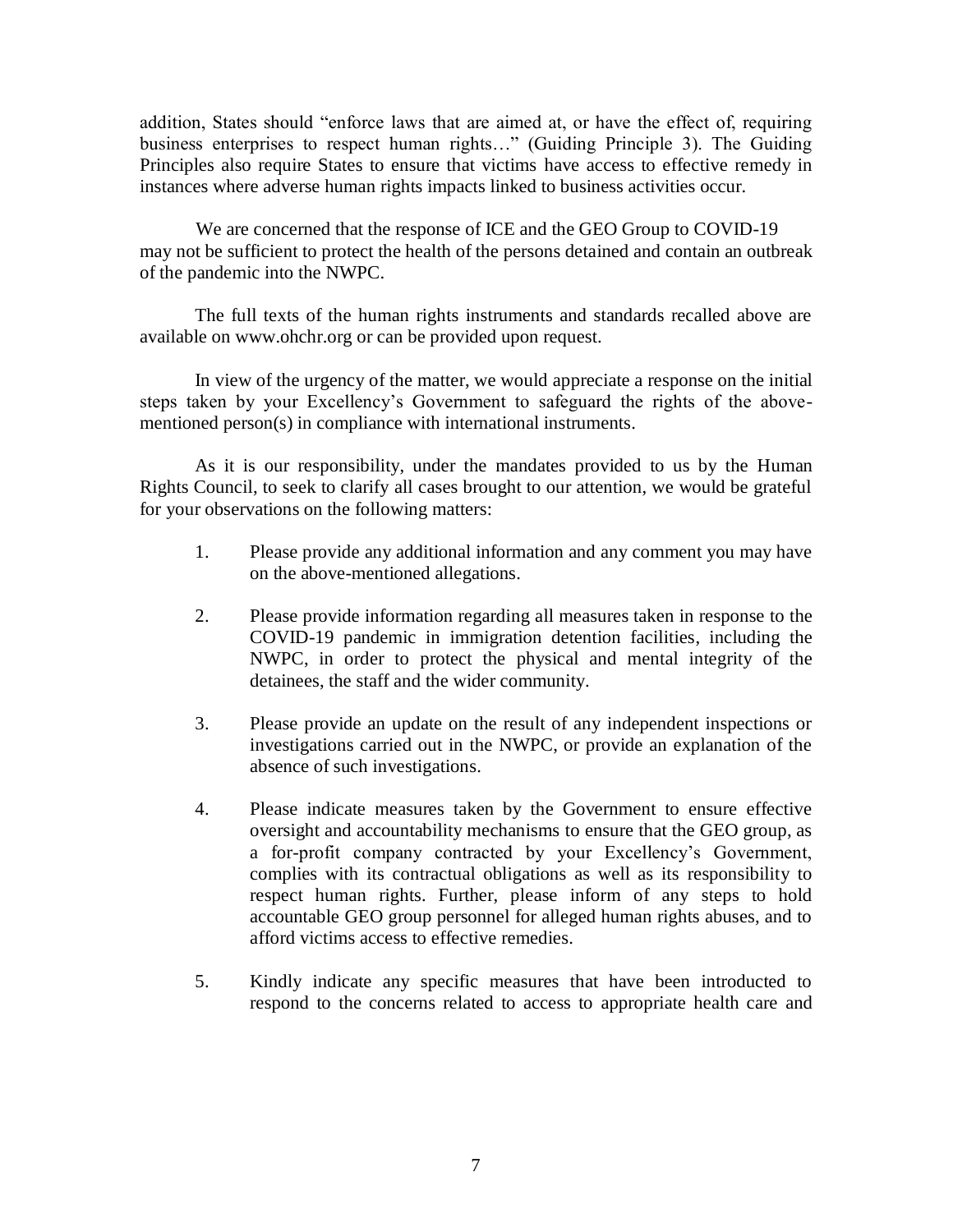preventive measures, including adequate facilities for handwashing, sanitation and other hygiene needs.

- 6. Please provide information on the number of detainee releases to noncustodial alternatives to detention since the outbreak of COVID-19. Is there a set of criteria used to identify those in administartive detention that could be released to alternative measures? Is the effectiveness of these measures closely monitored so as to draw conclusions for a future application of such non-custodial and community-based alternatives?
- 7. Please provide information on the measures in place to ensure that detainees with symptoms separated in single cells are not being held in solitary confinement, that their mental health is cared for, and that they have access to communication with family and legal counsel.
- 8. Please also provide information on the alternative communication options available for detainees to access legal counsel and remain in contact with their family members.

This communication and any response received from your Excellency's Government will be made public via the communications reporting website within 60 days. They will also subsequently be made available in the usual report to be presented to the Human Rights Council

While awaiting a reply, we urge that all necessary interim measures be taken to halt the alleged violations and prevent their re-occurrence and in the event that the investigations support or suggest the allegations to be correct, to ensure the accountability of any person responsible of the alleged violations.

We believe indeed that the concerns expressed in this letter, and which are of a similar nature as those previously shared, warrant immediate attention on the part of the Government to protect the rights of these individuals and prevent the recurrence of further violations. We also believe that this is a matter of public interest, and that the wider public should be alerted to the human rights implications of these allegations. Any public expression of concern on our part would indicate that we have been repeatedly in contact with your Excellency's Government to clarify the issues in question.

We would also like to inform your Excellency's Government that a letter addressing similar allegations and concerns as mentioned above has also been sent to the GEO Group.

Please accept, Excellency, the assurances of our highest consideration.